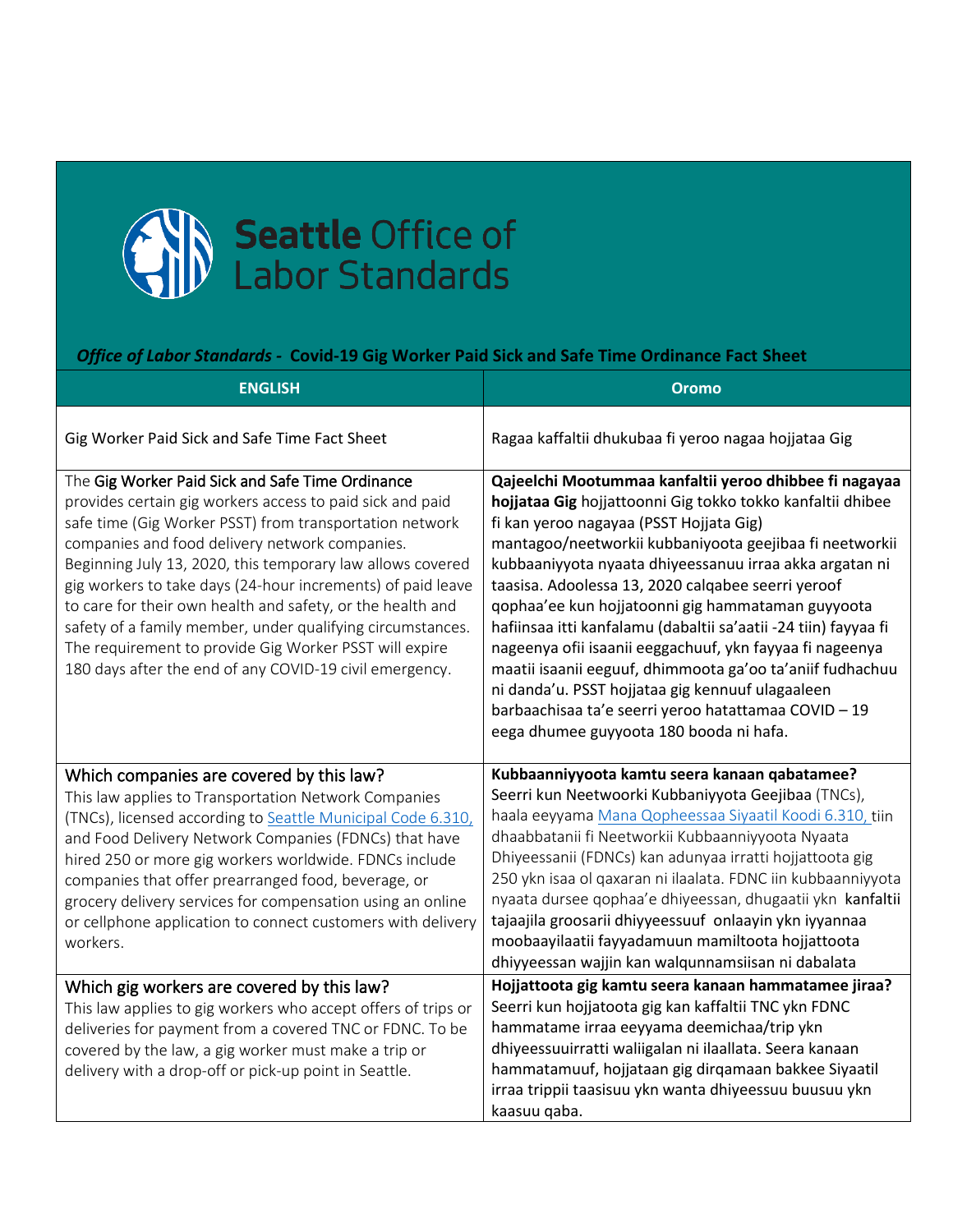| How much Gig Worker PSST do workers earn?<br>Covered gig workers earn one day of Gig Worker PSST for<br>every 30 days worked in Seattle after October 1, 2019.<br>Each day with at least one pick-up or drop-off in Seattle<br>counts towards accrual.<br>Hiring entities also have the option to provide five days of<br>Gig Worker PSST, instead of calculating the standard<br>accrual, for the period between October 1, 2019 and July<br>13, 2020. Gig workers can consult their company's Gig<br>Worker PSST policy, or their monthly accrual notifications,<br>to find out which calculation applies to them.<br>Hiring entities must notify covered gig workers of their<br>accrued, reduced and available balance of Gig Worker PSST<br>at least once a month.                                                                                                                                                                     | Hojjattoonni PSST hojjataa gig ammam argatuu?<br>Hojjattoonni gig hammataman Onkoloolessa 1, 2019<br>eegalee hojiiwwan Siyaatil keessatti guyyoota 30 f<br>hojjataman tookko tokkoo isaanitif PSST hojjataa gig<br>guyyaa tokkoo ni argatu. Guyyaa tokko tokkotti yoo<br>xiqqaate al tokko wanti siyaatil irraa kaafamuu fi bu'u gara<br>kuusaatti lakayamaaf.<br>Yeroowwan Onkoloolessa 1, 2019 kaasee hanga Adoolessa<br>13,2020 jiranuuf qaamaawwan qaxxarrii taasisan kuufama<br>durtii herregu irraa PSST hojjataa gig guyyoota shaniif<br>kennuudhaaf carraa qabu. Hojjattoonni gig heerregni<br>kamtu akka isaan ilaalu baruudhaaf imaammata PSST<br>hojjataa gig ykn beeksisa kuusa ji'aa isaanii ilaaluu qabu.<br>Qaamooliin qaxxaran dirqamaan hojjattoota gig kan<br>kuufameef, hir'ifamee fi PSST hojjataa gig kan qaban yoo<br>xiqqaate ji'atti al tokko beeksisuu qabu.                                                                                                                                                                          |
|---------------------------------------------------------------------------------------------------------------------------------------------------------------------------------------------------------------------------------------------------------------------------------------------------------------------------------------------------------------------------------------------------------------------------------------------------------------------------------------------------------------------------------------------------------------------------------------------------------------------------------------------------------------------------------------------------------------------------------------------------------------------------------------------------------------------------------------------------------------------------------------------------------------------------------------------|----------------------------------------------------------------------------------------------------------------------------------------------------------------------------------------------------------------------------------------------------------------------------------------------------------------------------------------------------------------------------------------------------------------------------------------------------------------------------------------------------------------------------------------------------------------------------------------------------------------------------------------------------------------------------------------------------------------------------------------------------------------------------------------------------------------------------------------------------------------------------------------------------------------------------------------------------------------------------------------------------------------------------------------------------------------|
| How much does a worker get paid for a day of Gig<br><b>Worker PSST?</b><br>Gig workers are paid for PSST based on their "average daily<br>compensation," calculated by the following steps:<br>Determine the gig worker's highest-earning<br>1.<br>calendar month since October 1, 2019, only looking at<br>days with work (at least one pick-up or drop-off) in Seattle.<br>Include all payments, bonuses, commissions, and tips.<br>Calculate the average earnings for days worked in<br>2.<br>Seattle in that highest-earning calendar month. Take the<br>total earnings and divide by the number of days.                                                                                                                                                                                                                                                                                                                               | Hojjataan guyyaa PSST gigii tokkoof ammamtu<br>kaffalamaaf?<br>Hojjattoonni gig PSST iin kankaffalamuuf "giddugaleessatti<br>amma guyyaadhan kaffalameef" ilaalcha keessa<br>galchuudhaan sadarkaawwan armaan gaditiin heeragame:<br>1. Onkoloolessa 1, 2019 eegalee ji'a isa hojjataan gig<br>guddisee kaffalameef tilmaamuu, Siyaatil keessatti<br>guyyoota hojjataman (yoo xiqqaate al tookko kan<br>kaafamee fi buufame) ilaaluudhaan. Kanfalttii,<br>dabalata, bu'aa daldalaa fi tiippii hunda itti dabalaa.<br>2. Galii giddugaleessaa guyyoota Siyaatilitti hojjatamanii<br>Ji'a inni guddan itti argamef heerregi. Kan<br>dimshashatti argame fudhachuudhaan lakkoobsa<br>guyyootaatif hiraa.                                                                                                                                                                                                                                                                                                                                                          |
| When can a gig worker use Gig Worker PSST?<br>A gig worker can start using Gig Worker PSST after they<br>have accrued their first day, if they have worked for the<br>hiring entity in Seattle within the previous 90 days. A gig<br>worker can use paid sick and safe time to care for<br>themselves or a family member under the following<br>circumstances:<br>For care related to mental or physical illness, injury<br>or health condition, medical appointment, or<br>preventive medical care;<br>When the hiring entity has suspended or<br>discontinued operations by order of a public<br>official to limit exposure to an infectious agent,<br>biological toxin, or hazardous material;<br>When a gig worker's family member's school or<br>$\bullet$<br>place of care has been closed;<br>When the hiring entity has reduced, suspended, or<br>otherwise discontinued operations for any health-<br>or safety-related reason; or | Hojjataan giig PSST hojjataa gig kan argachuu dnda'u<br>yoomii?<br>Hojjataan gig kan guyyaa calqabaa eega kuufatanii booda,<br>qaama qaxaru Siyaatil kessatti argamuuf guyyoota 90 darban<br>keessatti yoo hojjatan PSST hojjataa gig fayyadamuu calqabuu<br>ni danda'u. Hojjataan gig yeroo dhukkubaa fi nageenyaaf<br>kanfalmau of kunuunsudhaaf ykn haala armaan gadiitiin<br>miseensa maatii isaaniitif fayyadmauu ni danda'u:<br>Dhibee sammuu ykn qaamaa kunuunsuudhaaf,<br>$\bullet$<br>miidhaa ykn haala fayyaa, beelama yaalaa, ykn<br>dhibbee of irraa ittisuuf;<br>Yeroo qaamni qaxaru dhoorkame ykn dhibee akka<br>hojjataatti hin dabarsine, summi baayoljikal ta'eef ykn<br>meeshaa balaa qaqqabsiisuuf akka hin saaxilamne<br>qajeelcha mootummaatiin hojjich akka dhaabbatu<br>yoo ta'e;<br>Yeroo manni barumsaa miseensa maatii hojjataa gig<br>yoo cufame ykn bakkeen eegumsaa yoo cufame;<br>Yeroo qaamni qaxaru hir'ifamu, dhoorkamu, ykn<br>sababa fayyaa fi nageenya kam iyyuu wajjin<br>walqabateen hojii isaa kan dhaabu yoo ta'e; ykn |